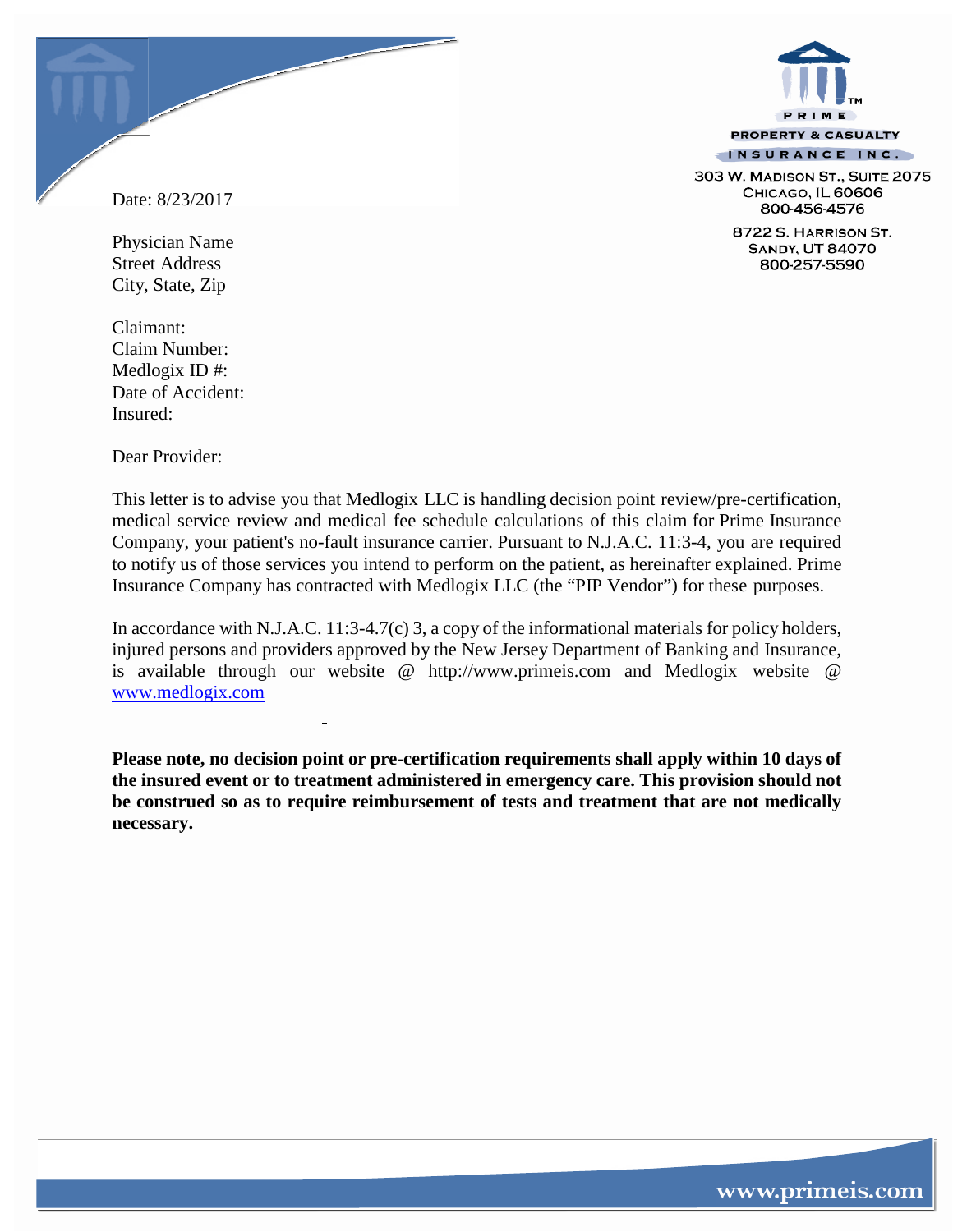### **CARE PATHS/DECISION POINT REVIEW**

As mentioned above, pursuant to N.J.A.C. 11:3-4, the New Jersey Department of Banking and Insurance (the "Department") has published standard courses of treatment, **Care Paths**, for soft tissue injuries of the neck and back, collectively referred to as the "Identified Injuries". N.J.A.C. 11:3-4 also establishes guidelines for the use of certain diagnostic tests. The Care Paths provide that treatment be evaluated at certain intervals called **Decision Points**. At Decision Points, you must provide us information about further treatment you intend to provide. This is called **Decision Point Review.** In addition, the administration of any test listed in N.J.A.C. 11:3-4.5(b) 1-10 also requires Decision Point Review, regardless of the diagnosis. If you fail to submit requests for Decision Point Reviews or fail to provide clinically supported findings that support the request, payment of your bills will result in a co-payment of 50% (in addition to any deductible or copayment that applies under the policy) of the eligible charge for medically necessary services. The **Care Paths** and accompanying rules are available on the Internet at the Department's website at [www.nj.gov/dobi/aicrapg.htm](http://www.nj.gov/dobi/aicrapg.htm) or can be obtained by contacting Medlogix @ 1 (877) 258-CERT (2378).

## **MANDATORY PRE-CERTIFICATION**

.

If your patient does not have an Identified Injury, you are required to obtain pre-certification of all the services listed below. If you fail to submit requests for the pre-certification of all the services listed below or fail to provide clinically supported findings that support the request, payment of your bills will result in a co-payment of 50% (in addition to any deductible or co-payment that applies under the policy) of the eligible charge for medically necessary services. You are encouraged to maintain communication with Medlogix on a regular basis as pre-certification requirements may change. Pre-certification is mandatory as to any of the following medical services once 10 days have elapsed since the accident:

- (a) Non-emergency inpatient and outpatient hospital care
- (b) Non-emergency surgical procedures
- (c) Extended care rehabilitation facilities
- (d) Outpatient care for soft tissue/disc injuries of the insured person's neck, back and related structures not included within the diagnoses covered by the Care Paths
- (e) Physical, occupational, speech, cognitive or other restorative therapy or other body part manipulation except that provided for Identified Injuries in accordance with Decision Point Review
- (f) Outpatient psychological/psychiatric testing and/or services
- (g) All pain management services except as provided for identified injuries in accordance with decision point review
- (h) Home health care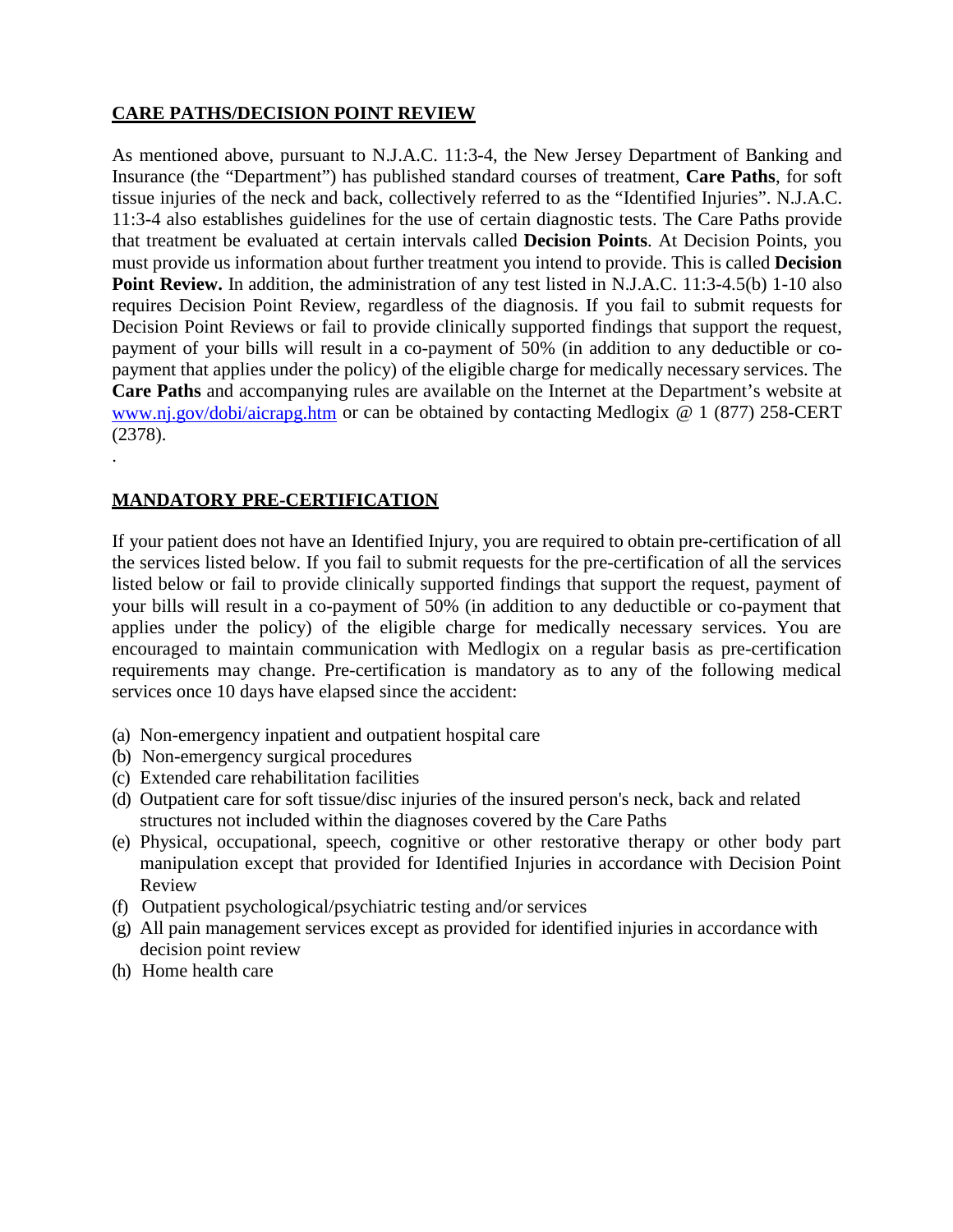- (i) Non-emergency dental restoration
- (j) Temporomandibular disorders; any oral facial syndrome
- (k) Infusion therapy
- (l) Durable medical equipment (including orthotics and prosthetics) with a cost or monthly rental in excess of \$75.00.

### **HOW TO SUBMIT DECISION POINT REVIEW/PRE-CERTIFICATION REQUESTS**

Medlogix Hours of Operation – 7:00 AM to 7:00 PM EST Monday through Friday (excluding legal holidays)

In order for Medlogix to complete the review, you are required to submit all requests on the "Attending Physicians Treatment Plan" form. A copy of this form can be found on the DOBI web site [www.nj.gov/dobi/aicrapg.htm,](http://www.nj.gov/dobi/aicrapg.htm) Medlogix's web site www.medlogix.com or by contacting Medlogix @ (877) 258-CERT (2378).

Please return this completed form, along with a copy of your most recent/appropriate progress notes and the results of any tests relative to the requested services to Medlogix via fax at (856) 910- 2501 or mail to the following address: Medlogix LLC, 300 American Metro Blvd., Suite 170, Hamilton, NJ 08619, ATTN.: Pre-Certification Department. Its phone number is (877) 258-CERT (2378).

The review will be completed within three (3) business days of receipt of the necessary information and notice of the decision will be communicated to your office by telephone and/or confirmed in writing. If you are not notified within 3 business days, you may continue your test or course of treatment until such time as the final determination is communicated to you. Similarly, if an independent medical examination should be required, you may continue your tests or course of treatment until the results of the examination become available.

### **Denials of decision point review and pre-certification requests on the basis of medical necessity shall be the determination of a physician. In the case of treatment prescribed by a dentist, the denial shall be by a dentist.**

To clarify the Medlogix processing time, the definition of days is as follows: "Days" means calendar days unless specifically designated as business days.

- 1. A calendar and business day both end at the time of the close of business hours (7:00 PM EST Monday through Friday (excluding legal holidays).
- 2. In computing any period of time designated as either calendar or business days, the day from which the designated period of time begins to run shall not be included. The last day of a period of time designated as calendar or business day is to be included unless it is a Saturday, Sunday, or legal holiday, in which event the period runs until the end of the next day which is neither a Saturday, Sunday or legal holiday.
- 3. Example: Response to a properly submitted provider request is due back no later than 3 business days from the date Medlogix receives the submission. Medlogix receives an Attending Provider Treatment Plan Form by facsimile transmission dated 1:00 PM EST on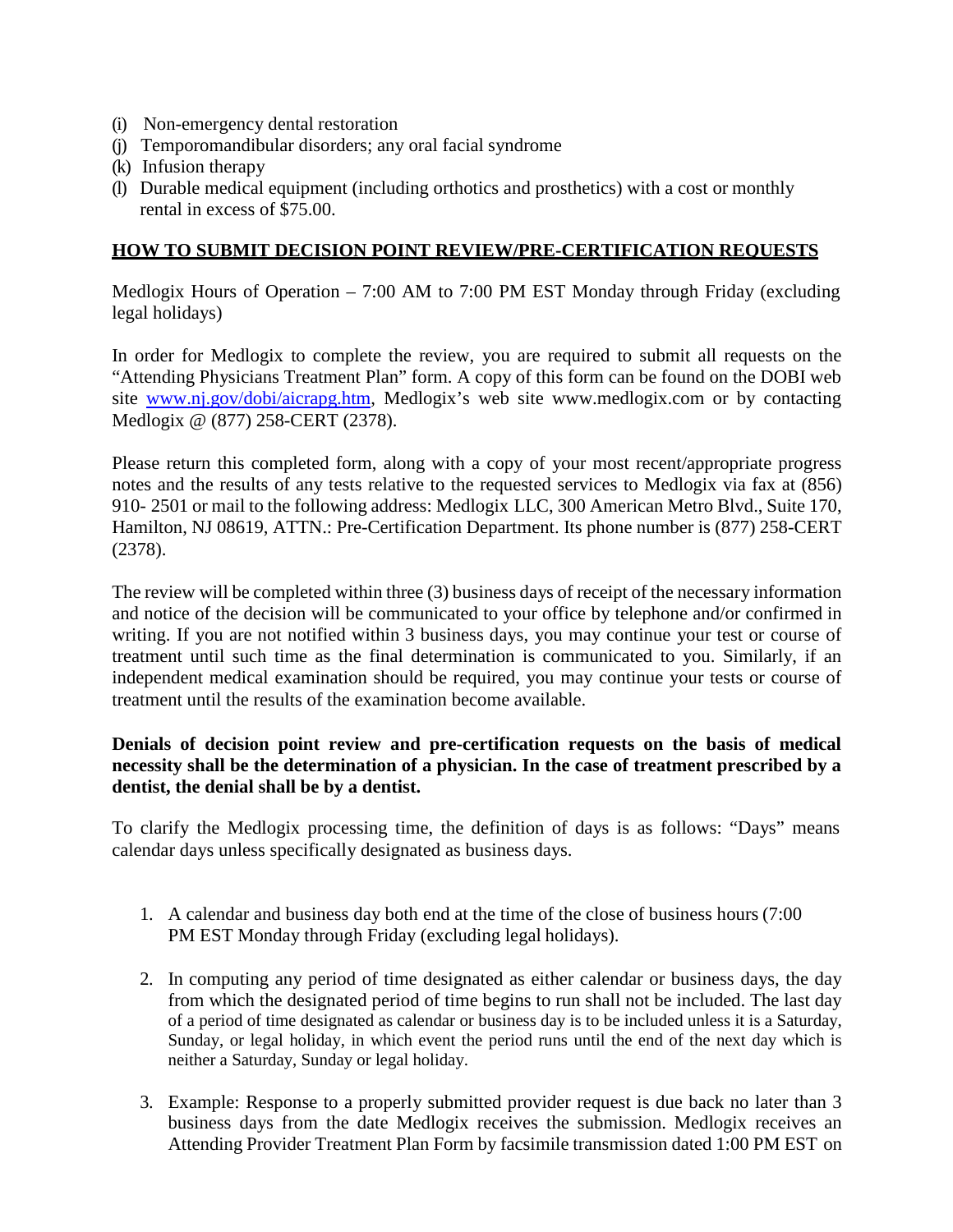Wednesday February 6, 2013. Day one of the 3-buisness dayperiod is Thursday, February 7, 2013. Since the 3rd day would be Saturday, February 9, 2013, Medlogix's decision is due no later than close of business Monday, February 11, 2013.

## **INDEPENDENT MEDICAL EXAMS**

If the need arises for Medlogix to utilize an independent medical exam during the decision point review/pre-certification process, the guidelines in accordance to 11:3-4.7(e) 1-7 will be followed. This includes but is not limited to: prior notification to the injured person or his or her designee, scheduling the exam within seven calendar days of the receipt of the attending physicians treatment plan form (unless the injured person agrees to extend the time period), having the exam conducted by a provider in the same discipline, scheduling the exam at a location reasonably convenient to the injured person, and providing notification of the decision within three business days after attendance of the exam.

If the injured person has two or more unexcused failures to attend the scheduled exam, notification will be immediately sent to the injured person or his or her designee, and all providers treating the injured person for the diagnosis (and related diagnosis) contained in the attending physicians treatment plan form. The notification will place the injured person on notice that all future treatment, diagnostic testing or durable medical equipment required for the diagnosis (and related diagnosis) contained in the attending physicians treatment plan form will not be reimbursable asa consequence for failure to comply with the plan.

### **POSSIBLE OUTCOMES**

The following are the possible outcomes of our review:

- (a) The requested service is certified.
- (b) If Medlogix receives information that, in their view, is insufficient to support the requested test or service, they will issue an administrative non-certification and will continue to noncert the requested test or service until such time as they receive documentation sufficient to evaluate the request.
- (c) In the event Medlogix feels a change in the requested test or service is advisable (whether in frequency, duration, intensity or place of service or treatment), they will notify your office of the modified results
- (d) In the event Medlogix is unable to certify your request, your office will be notified of the results and a Medlogix Medical Director will be available through an internal reconsideration process to discuss the case with you. Medlogix may also request that the patient undergo an Independent Medical Examination. Any such exam will be scheduled in accordance with 11:3-4.7(e) 1- 7 as stated In the Independent Medical Exams section above.

# **INTERNAL APPEAL PROCESS**

Prior to making a request for alternate dispute resolution, all appeals must be initiated using the forms established by the NJ Department of Banking and Insurance. The minimum required information (identified by form section number) is as follows: KEY DATES (sections 1-2)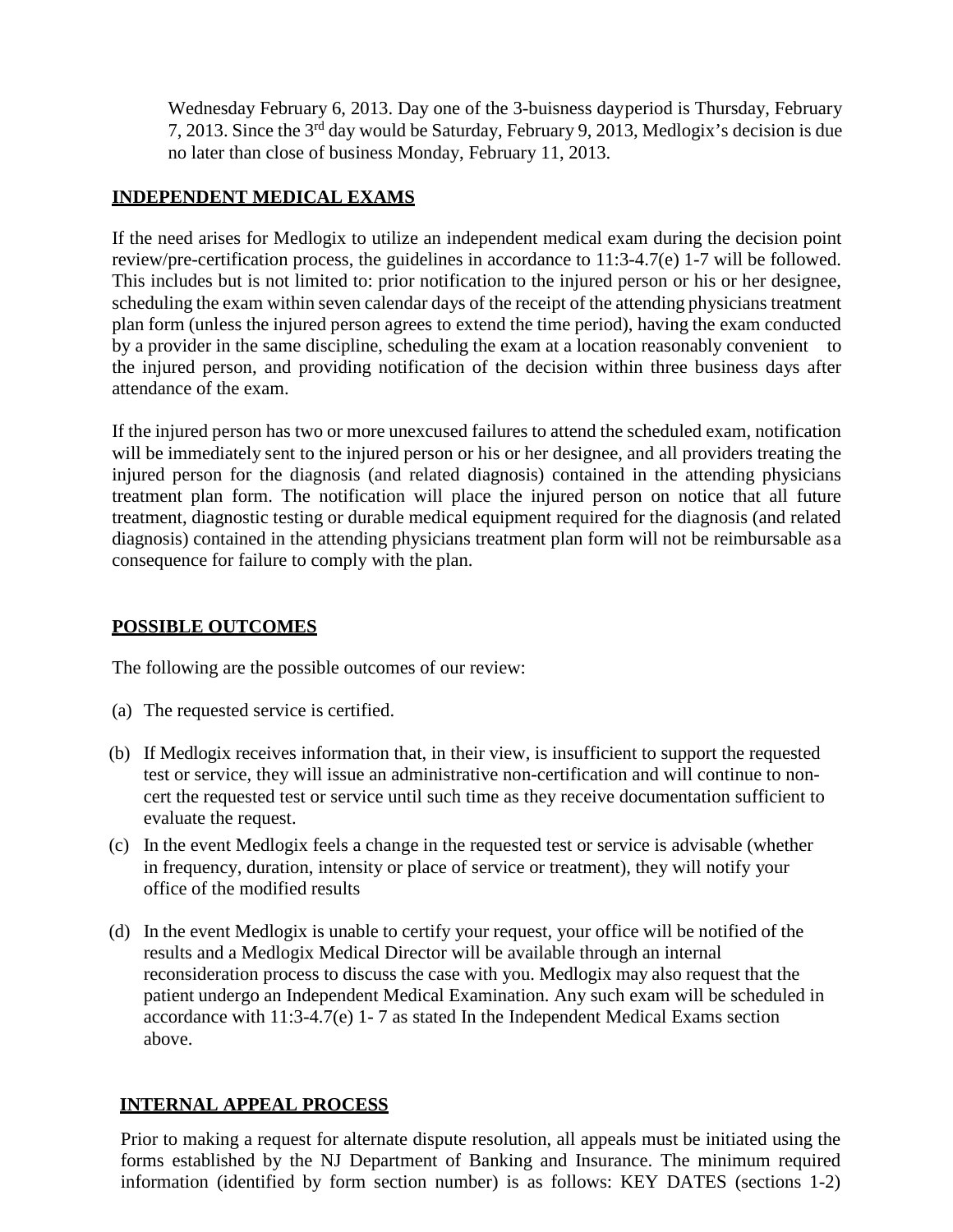CLAIM INFO (sections 3-5) PATIENT INFO (sections 6-7 and 9-13) PROVIDER/FACILITY INFO (sections 14-25) DOCUMENTS INCLUDED INFO (section 29 indicated with asterisk) PRE-SERVICE APPEALS ISSUES INFO (sections 30-31, and 32, 33, or 34) POST-SERVICE APPEALS ISSUES INFO (sections 30-31, 33 and/or 38 and 34-36 if completing section 38) PRE-SERVICE SIGNATURE INFO (sections 35-36) POST-SERVICE SIGANTURE INFO (sections 39-40).

Failure to follow these requirements will be considered an incomplete submission and will result in an administrative denial. This incomplete submission does not constitute acceptance within the required timeframes for Pre-service and Post-service appeals.

Failure to complete the Internal Appeals procedures as outlined in 11:3-4.7B on the forms established by the Department prior to filing arbitration or litigation will invalidate any assignment of benefits.

Completion of the internal appeal process means timely submission of an appeal and receipt of the response prior to filing for alternate dispute resolution. Except for emergency care as defined in N.J.A.C. 11:3-4.2, any treatment that is the subject of the appeal that is performed prior to the receipt by the provider of the appeal decision shall invalidate the assignment of benefits.

There are two types of appeals (with specific workflows) that can be considered:

Pre-service: an appeal of the denial or modification of a decision point review or precertification request prior to the performance or issuance of the requested medical procedure, treatment, diagnostic test, other service, and/or durable medical equipment on the grounds of medical necessity.

The Pre-service appeal form and any supporting documentation shall be submitted by the provider to Medlogix via fax @ (856) 910-2501 or in writing @ 300 American Metro Blvd., Suite 170, Hamilton, NJ 08619.

A pre-service appeal shall be submitted no later than 30 days after receipt of a written denial or modification of requested services.

Decisions on pre-service appeals shall be issued by the insurer or its designated vendor to the provider who submitted the appeal no later than 14 days after receipt of the pre-service appeal form and any supporting documentation. If it's determined that the new information submitted with the appeal requires the need of an expert report or addendum to expert report (i.e.: Peer Review, Independent Medical Exam, Medical Director Review, etc…) to properly respond to the appeal, an additional 10 days will be added to the response time requirement.

Post-service: an appeal subsequent to the performance or issuance of the services and/or what should be reimbursed.

The Post-service appeal form and any supporting documentation shall be submitted by the provider to Medlogix via fax @ (856) 552-1999 or in writing @ 300 American Metro Blvd., Suite 170, Hamilton, NJ 08619.

A post-service appeal shall be submitted at least 45 days prior to initiating alternate dispute resolution pursuant to N.J.A.C. 11:3-5 or filing an action in Superior Court.

Decisions on post-service appeals shall be issued by the insurer or its designated vendor to the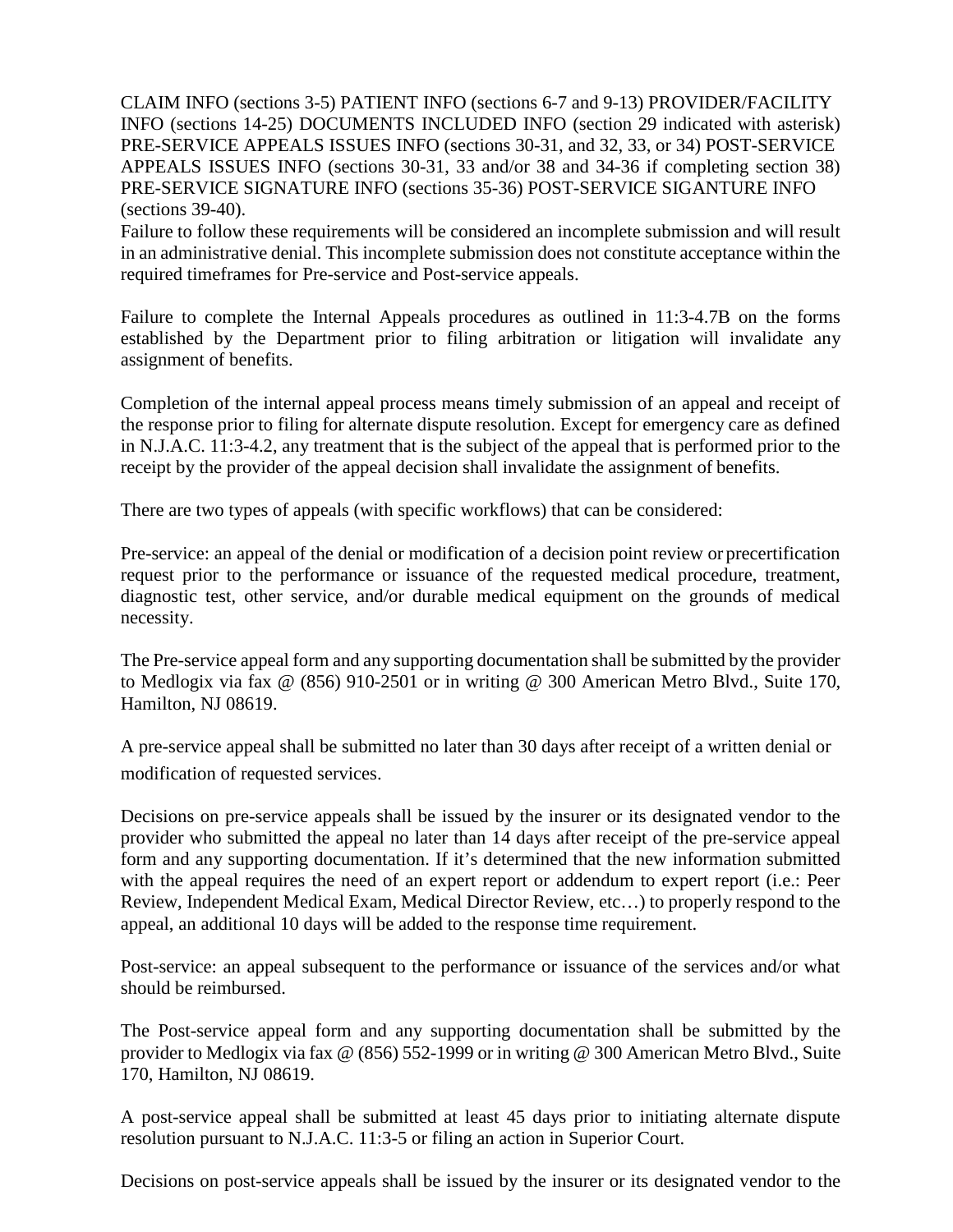provider who submitted the appeal no later than 30 days after receipt of the appeal form and any supporting documentation. If it's determined that the new information submitted with the appeal requires the need of an expert report or addendum to an expert report (ie: Professional Code Review, Medical Bill Audit Report, UCR Analytical Analysis, etc…) to properly respond to the appeal, an additional 10 days will be added to the response time requirement.

The appeal process described above provides only one-level of appeal prior to submitting the dispute to alternate dispute resolution. A provider cannot submit a pre-service appeal and then a post-service appeal on the same issue. The preapproval of the treatment and the reimbursement for that treatment are separate issues. A provider can submit a pre-service appeal for the treatment and then a post-service appeal for the reimbursement for that treatment.

If a claimant or provider retains counsel to represent them during the Internal Appeal Procedures, they do so strictly at their own expense. No reimbursement will be issued for counsel fees or any other costs, regardless of the outcome of the appeal.

## **ASSIGNMENTS OF BENEFITS**

Please also note that, if you accept an assignment of benefits from the patient, you are required to hold the insured harmless from any reduction in benefits caused by a failure on your part to follow the decision point review/pre-certification process. All assignments are subject to all requirements, duties and conditions of the insurer's pre-certification plan, patient's/insured's policy, including, but not limited to, pre-certification, Decision Point Reviews, exclusions, deductibles and co- payments.

# **VOLUNTARY UTILIZATION PROGRAM**

In accordance with N.J.A.C. 11:3-4.8(b) the plan includes a voluntary utilization program for:

- 1. Magnetic Resonance Imagery
- 2. Computer Assisted Tomography
- 3. The electro diagnostic tests listed in N.J.A.C. 11:3-4.5(b) 1 through 3 except for needle EMGs, H-reflex and nerve conduction velocity (NVC) tests performed together by the treating physician
- 4. Durable medical equipment (including orthotics and prosthetics) with a cost or monthly rental in excess of \$75.00
- 5. Services, equipment or accommodations provided by an ambulatory surgery facility

When one of the above listed services, tests or equipment is requested through the decision point review/pre-certification process, a detailed care plan evaluation letter containing the outcome of the review is sent to the injured person or his or her designee, and the requesting provider. In addition the notice will include how to acquire a list of available preferred provider networksto obtain the medically necessary services, tests or equipment requested. In accordance with N.J.A.C.11:3- 4.4(g), failure to use an approved network will result in an additional co-payment not to exceed 30 percent of the eligible charge.

In addition to securing a list of preferred provider networks through the process outlined in the paragraph above, visit Medlogix's website @ [www.medlogix.com,](http://www.medlogix.com/) contact Medlogix by phone @ (877) 258- CERT (2378), via fax @ (856) 910-2501, or in writing @ 300 American Metro Blvd., Suite 170, Hamilton, NJ 08619.